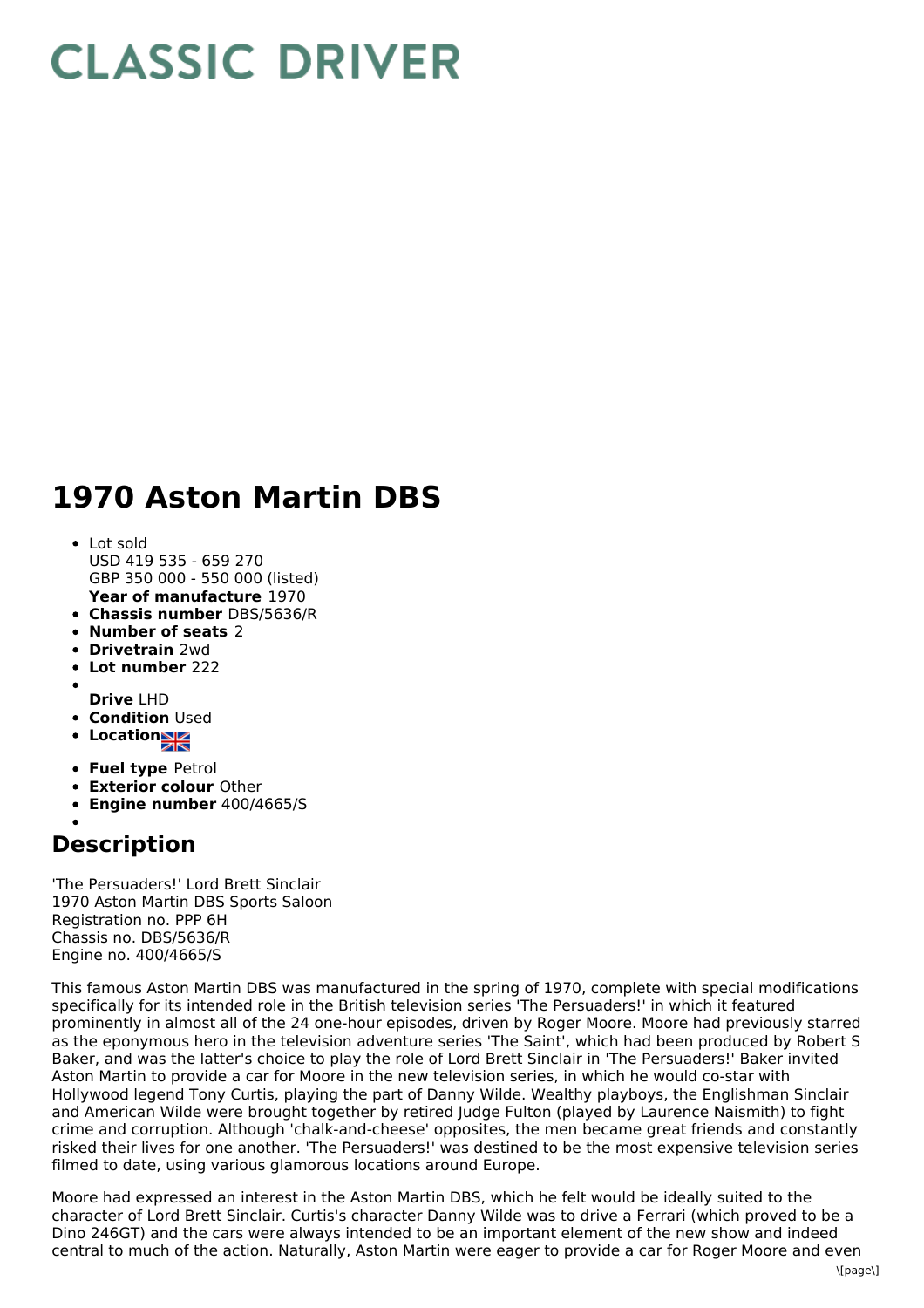arranged for one of their mechanics to be present throughout the production to make sure the DBS was always at its best.

It made sense to provide their latest model, the recently unveiled DBS V8, in order to gain maximum benefit from the planned television exposure. However, production of the new V8-engined DBS was not yet in full swing and it proved impossible to provide one in time for the start of filming. The decision was made to provide a standard six-cylinder DBS but to build the car as a DBS V8 in all visual respects, as if 'wearing makeup' for its starring role. A standard DBS (chassis number '5636') was nearing completion on the Newport Pagnell production line in the rare colour of Bahama Yellow and seemed an ideal candidate for the role. The modifications were limited to V8-type hubs and wheels (15" GKN alloys) and V8 badging. The car was first registered in England on 15th May 1970 with the number 'PPP 6H'.

Filming commenced with the DBS featuring in a memorable race against Tony Curtis's Ferrari Dino from Nice Airport to the Hotel de Paris in Monaco. Later episodes were filmed in locations such as Rome, Paris and London. Although in its television role the car almost always carried the number plates 'BS 1' (for Brett Sinclair) there were two brief scenes in the episode 'The Gold Napoleon' where the film crew forgot to put the 'BS l' plates on the car. As it proved logistically impractical to re-film those scenes, the car's true identity of 'PPP 6H' was  $\Box$ revealed in the final edit. In real life the number 'BS I' was owned by circus  $\Box$ impresario Billy Smart, who had given permission for its use.

'The Persuaders!' was hugely popular worldwide and remains so to this day with regular satellite TV reruns. It was pure escapism and the on-screen chemistry between Moore and Curtis and their relaxed ad-lib style of acting always made for great entertainment. Roger Moore's DBS and Tony Curtis's Dino 246GT were major elements of the show and indeed, many Aston Martin fans can trace their love of the marque back to watching the TV series in their youth. After filming 24 episodes, Roger Moore was invited to take the role of James Bond and so 'The Persuaders!' was concluded. Incidentally, Moore played Bond seven times in total yet only ever starred in an Aston Martin in 'The Persuaders!'

The DBS had covered around 5,000 miles by this time and had taken a fair degree of punishment. It was returned to Aston Martin Works for servicing and then sold through London dealer H R Owen to its first private owner. The car has now had five owners in total and has only changed hands via private sale without any advertising and never via a dealer or auction.

After 24 years and 75,000 miles in the hands of the first three private owners (details on file) by 1995 the car was really 'showing its age' and the fourth owner, Mike Sanders, immediately commissioned an uncompromising restoration to concours standards by Aston Martin themselves, with no expense spared, requesting that the car be returned to the exact specification extant at the commencement of filming 'The Persuaders!'

The restoration at Newport Pagnell took two years and was completed in 1997. The original engine and transmission were fully rebuilt, all ancillary equipment replaced or overhauled as necessary and all electrical wiring renewed. 'PPP 6H' retains all of its original major components as well as the interior leather and headlining, which did not require replacement. The DBS also retains its original radio in working order, while an additional modern stereo unit has been installed by Aston Martin Works, concealed within the glove box.

The car has been serviced without fail every year since 1997 by Aston Martin Works, except for the four years 2007-2010 when it was handled by ex-Aston Martin Works Service Manager and engineer David Eales at marque specialists Oselli. Only 6,000 miles have been covered since the restoration (out of 81,350 from new) and the car is described as in generally excellent condition. This year's routine service and MoT test will have been carried out at Aston Martin Works in May 2014, immediately prior to the sale, to ensure that the car is received by its new owner in perfect running condition.

All of the restoration and maintenance invoices dating back to 1995, twenty-eight MOT certificates and a full photographic record of the restoration work are contained within the most extensive history files, and the car also comes with FIVA registration, current MoT/tax and V5C registration document. Also included are numerous large format framed prints, bespoke illustrated albums, videos of important events, indoor and outdoor tailored car covers, the original jack, tool kit, instruction manual signed by 'The Persuaders!' executive producer Johnny Goodman, spare keys, period-correct 'BS 1' show plates, original DBS workshop manual and DBS parts manual, official Corgi 'The Persuaders!' model, official programmes for Villa d'Este and Salon Privé, and various spare parts supplied by Aston Martin Works.

Both of the stars of 'The Persuaders!' autographed the Aston - Moore in 2002 and Curtis in 2008 - in each case the moment of signing being captured in photographs or on video. In November 2010, Sanders sold the DBS privately to the current owner, a friend of his. Annual servicing continued to be entrusted to Aston Martin Works.

To the best of the owner's knowledge, the DBS had never been displayed in public prior to the Aston Martin Owners' Club's Spring Concours in May 2011. In 2013 'The Persuaders!' DBS was one of only 49 cars (and one of only five Aston Martins) invited to participate at the Concorso d'Eleganza Villa d'Este at Lake Como, Italy. It has also participated at Salon Privé in London in 2011 and 2013 and played a key role in several